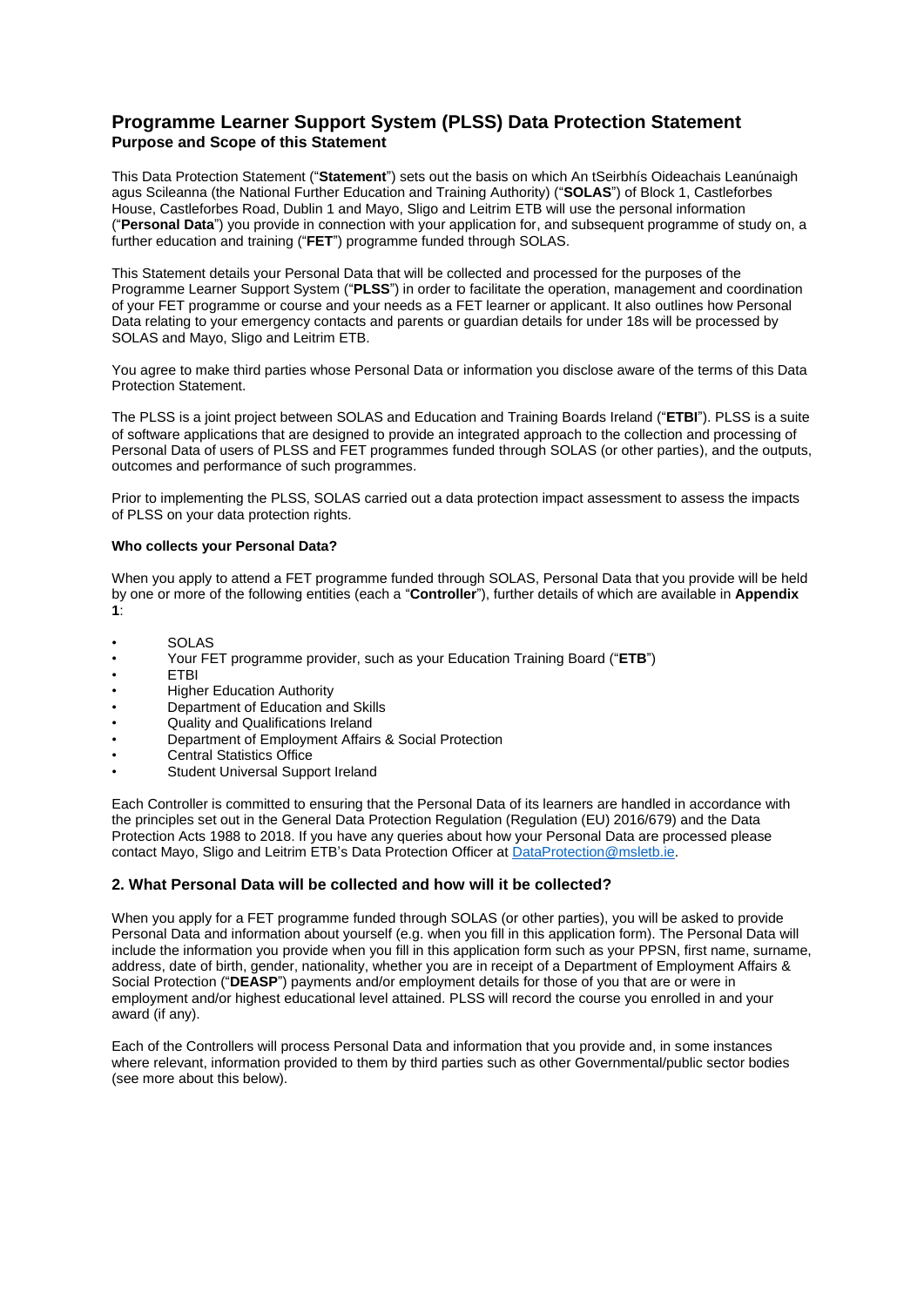# **3. How and why we process your Personal Data**

This section details how ("**legal basis**") and why ("**purposes**") each Controller processes your Personal Data:

**Legal basis**: it is necessary to process your Personal Data in PLSS in order to perform our contract with you in connection with your application to and attendance on a FET programme funded through SOLAS (or other parties). By submitting your application you acknowledge that such Personal Data may be processed for the following purposes, including:

- to contact you about your application;
- to administer your application and to assess your eligibility for a FET programme funded through SOLAS in a particular academic year;
- to follow up with you after the application is received, as required;
- to maintain your learner record (including personal and course details);
- to manage course processes (including commencement, completion, progressions);
- to provide advice and support through the FET provider Guidance Services, where available;
- to contact you after the course completion in order to measure course impact in relation to your further education and training participation and/or employment;
- to track, evaluate and assess the outcomes of the FET programme;
- to comply with European Union monitoring and reporting requirements; and

**IMPORTANT:** if you do not provide us with your Personal Data so that we can process it for the above purposes, the Controllers will not be able to enrol you or administer your participation on a FET programme.

**Legal basis:** it is also necessary to process your Personal Data for each Controller to comply with legal obligations to which they are subject including for the following purposes:

- to comply with each Controller's statutory mandate;
- to assist in the co-ordination and provision of training by others and conduct research into the functions of SOLAS as mandated under the Further Education and Training Act 2013. This might include tracking involvement in, conducting impact evaluations on and assessing outcomes of FET programmes funded through SOLAS. Accordingly, pursuant to agreed protocols and arrangements, SOLAS may provide to and receive from other Governmental, regulatory and/or public bodies (including those listed in **Appendix 1** of this Statement), limited and specific types of Personal Data about you or provided by you in your application for a FET programme. For example, FET providers are required to disclose some of your personal data to SOLAS for statistical purposes; and
- to comply with the monitoring, reporting and evaluating requirements of the Department of Education and Skills where you are a participant in a European Union co-funded programme to which they provide funds.

**Legal basis:** SOLAS may process Special Categories of your Personal Data (e.g. information relating to your socioeconomic background such as your ethnic or cultural background and/or living circumstances) for the purposes of:

- statistical and research purposes at an aggregate level; and
- comparing the progress of socio-economic groups participating on FET programmes funded through SOLAS.

Such statistics and research will assist in identifying gaps in the FET system and assisting in the development and implementation of appropriate policies (e.g. equal opportunity policies) and interventions for future learners.

**IMPORTANT:** the provision of Special Categories of your Personal Data is **entirely voluntary** and it is for you to **freely decide** to provide such information or not. Such data will be further used (e.g. for reporting purposes) in aggregate form, which means that data is grouped with no identifying information in a statistical format. If you decide to provide this data, you are giving your explicit consent for Special Categories of your Personal Data to be processed for the above purposes. **You have a right to withdraw your consent at any time to the processing of your Special Categories of your Personal Data where it is processed for the above purposes.**

### **4. Disclosure of your Personal Data**

Each of the Controllers undertakes to maintain your Personal Data in secure conditions with appropriate technical and organisational measures to protect it from unauthorised access or use. The Personal Data held on your PLSS record will be disclosed to relevant staff of the relevant Controllers and the FET programme provider and SOLAS on a need-to know basis. All staff are made aware of the procedures they must follow to ensure your Personal Data is appropriately protected.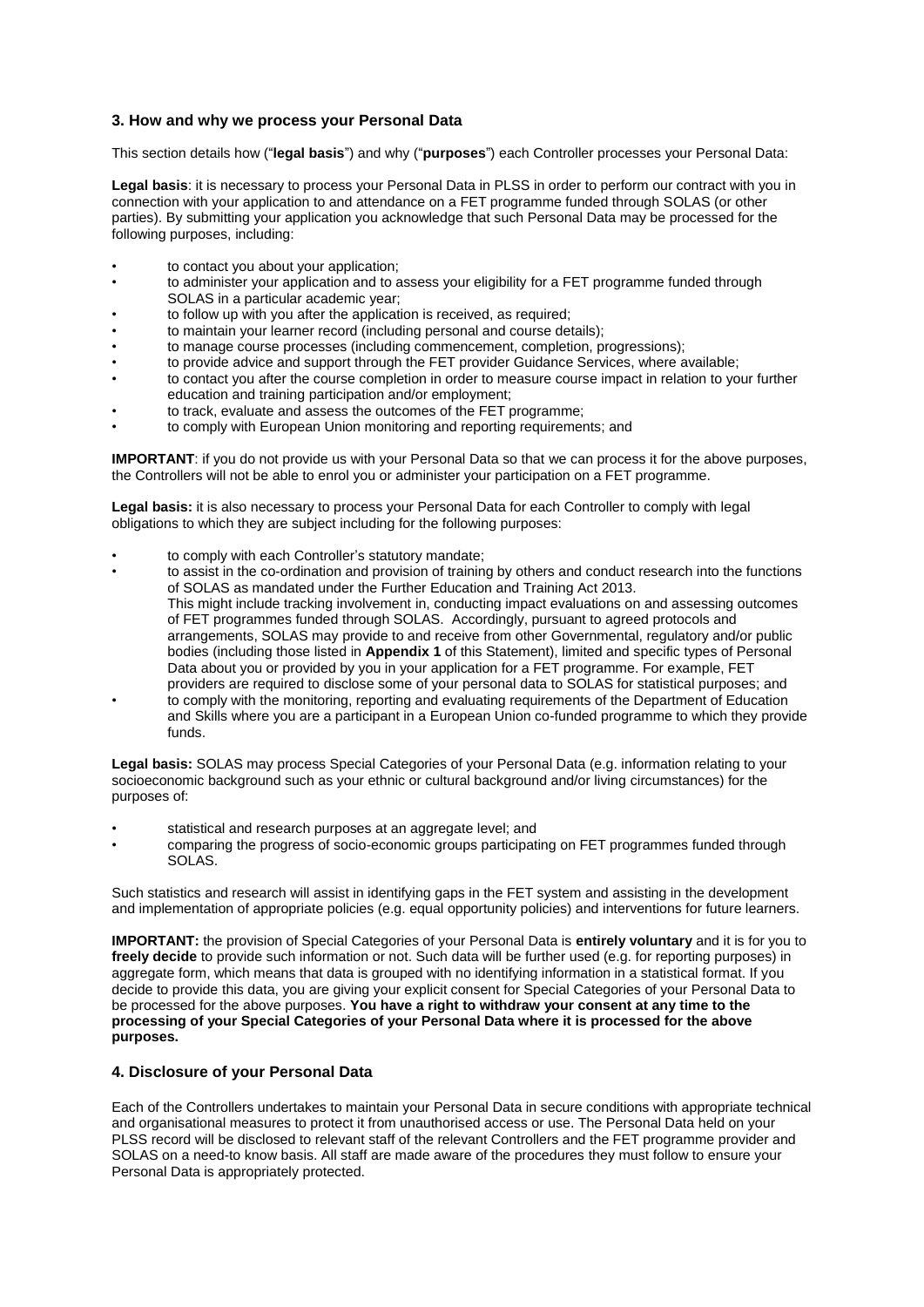The Personal Data you provide may be disclosed to third parties if SOLAS or another Controller is under a duty to disclose or share your Personal Data in order to comply with any legal or regulatory obligation or request or to perform a public function. It may also be necessary to disclose your Personal Data to comply with reporting obligations where you are a participant of a European Union co-funded programme. Some of your Personal Data will be disclosed to allow monitoring, reporting and evaluating of programmes where the programme is co-funded by the European Union.

SOLAS may also disclose your Personal Data to Governmental, regulatory and/or public bodies (including those listed in **Appendix 1**) for the purposes outlined in **Appendix 1** or for statistical purposes.

### **5. Sources of your Personal Data**

When you fill in this form, you are providing us with your Personal Data. However, in some instances we also receive Personal Data about you from the Department of Employment Affairs and Social Protection. The Personal Data which is received consists of your PPSN, name, address, email, phone, date of birth, gender, supports required and employment support Group.

### **7. How long we will keep your Personal Data**

The Controllers will keep your Personal Data for the purposes of on-going administration, audit, and review, but only for as long as is necessary to meet the purposes set out in this Statement and in accordance with each Controller's retention policy. Each Controller will keep historical data that is no longer required for these purposes for a set time before disposal according to its data retention policy. In each case, each Controller will not keep your Personal Data for any longer than is necessary in accordance with applicable law.

If you would like more information on a specific Controller's retention policy relating to your Personal Data, please contact Mayo, Sligo and Leitrim ETB's Data Protection Officer at [DataProtection@msletb.ie.](mailto:DataProtection@msletb.ie)

### **8. Your Rights**

This subsection sets out the rights which you have to address any concerns or queries with us about our processing of your Personal Data:

#### **Right Further Information**

**Right of Access** You have the right to request a copy of the Personal Data held by us about you. We will only charge you for making such an access request where we feel your request is unjustified or excessive.

**Right to Rectification** You have the right to request that we amend any inaccurate Personal Data that we have about you.

**Right to Erasure** You have the right to ask us to erase your Personal Data where:

- 1. it is no longer necessary to perform your contract with us;
- 2. you object to the processing and we have no overriding legitimate grounds;
- 3. your Personal Data has been unlawfully processed; or
- 4. it must be erased to comply with a legal obligation.

**Right to Restriction of Processing** You have the right to ask us to restrict processing your Personal Data in the following situations:

1. where you contest the accuracy of your Personal Data;

2. where the processing is unlawful and you do not want us to delete your Personal Data; or

3. where we no longer need your Personal Data for the purposes of processing but you require the data in relation to a legal claim.

• When you exercise this right we may only store your Personal Data.

• We may not further process the data unless you consent or the processing is necessary in relation to a legal claim or to protect the rights of another person or legal person or for reasons of important public interest.

• We will inform you before the processing restriction is lifted.

#### **Right to Data Portability**

You may request us to provide you with your Personal Data which you have given us, in a structured, commonly used and machine-readable format and you may request us to transmit your Personal Data directly to another controller, where this is technically feasible. This right only arises where:

1. we process your Personal Data on the legal basis that it is necessary to perform our contract with you; **and** 2. the processing is carried out by automated means.

#### **Right to Withdraw Consent**

If you have given your consent to processing of Special Categories of your Personal Data, you have the right to withdraw your consent to the processing of that data at any time. Note that if you do withdraw your consent, the processing carried out with your consent up to that point will be lawful.